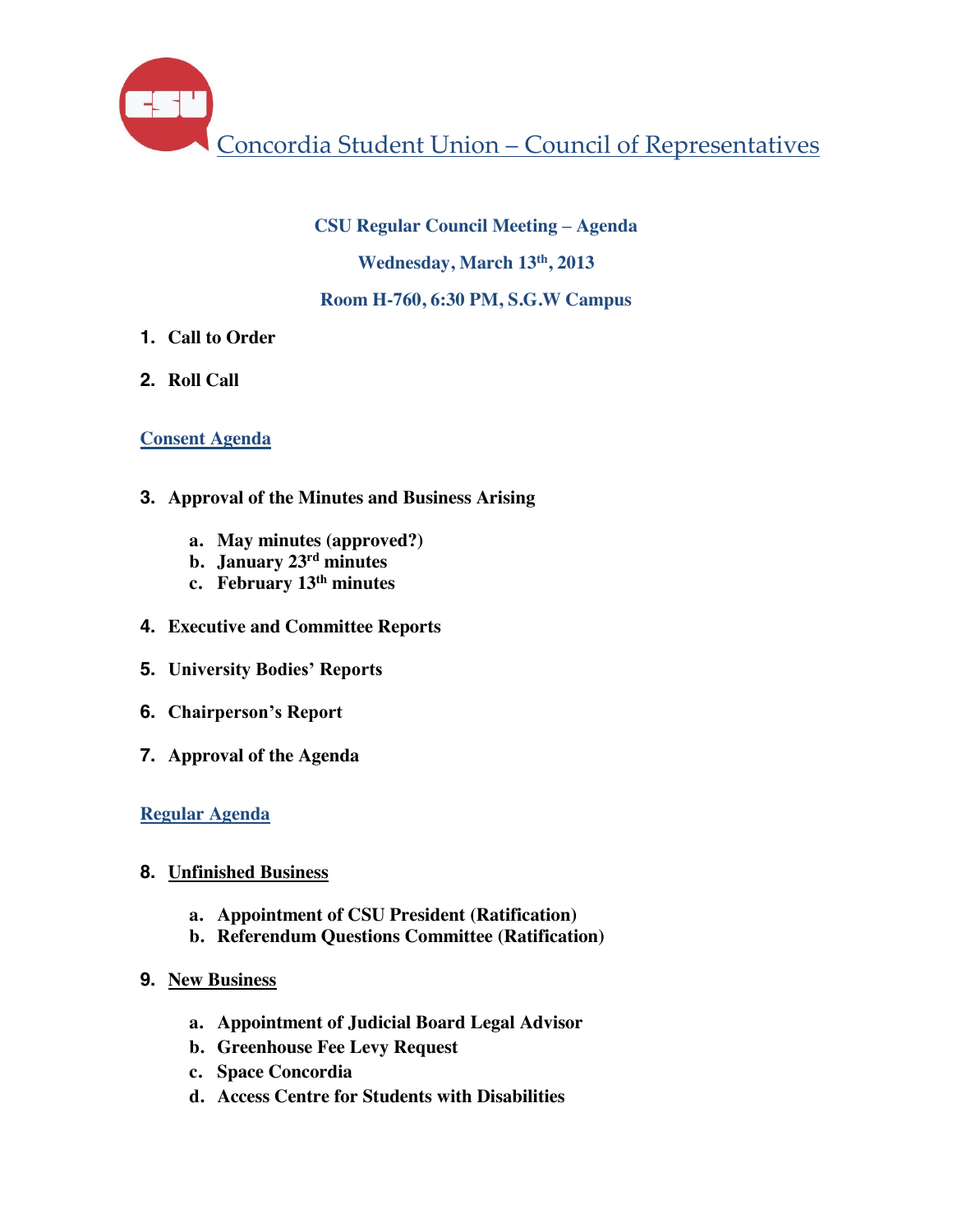Concordia Student Union – Council of Representatives

- **e. Habitat Launch Party (20 minutes)**
- **10.Question Period**
- **11.Announcements**
- **12.Adjournment**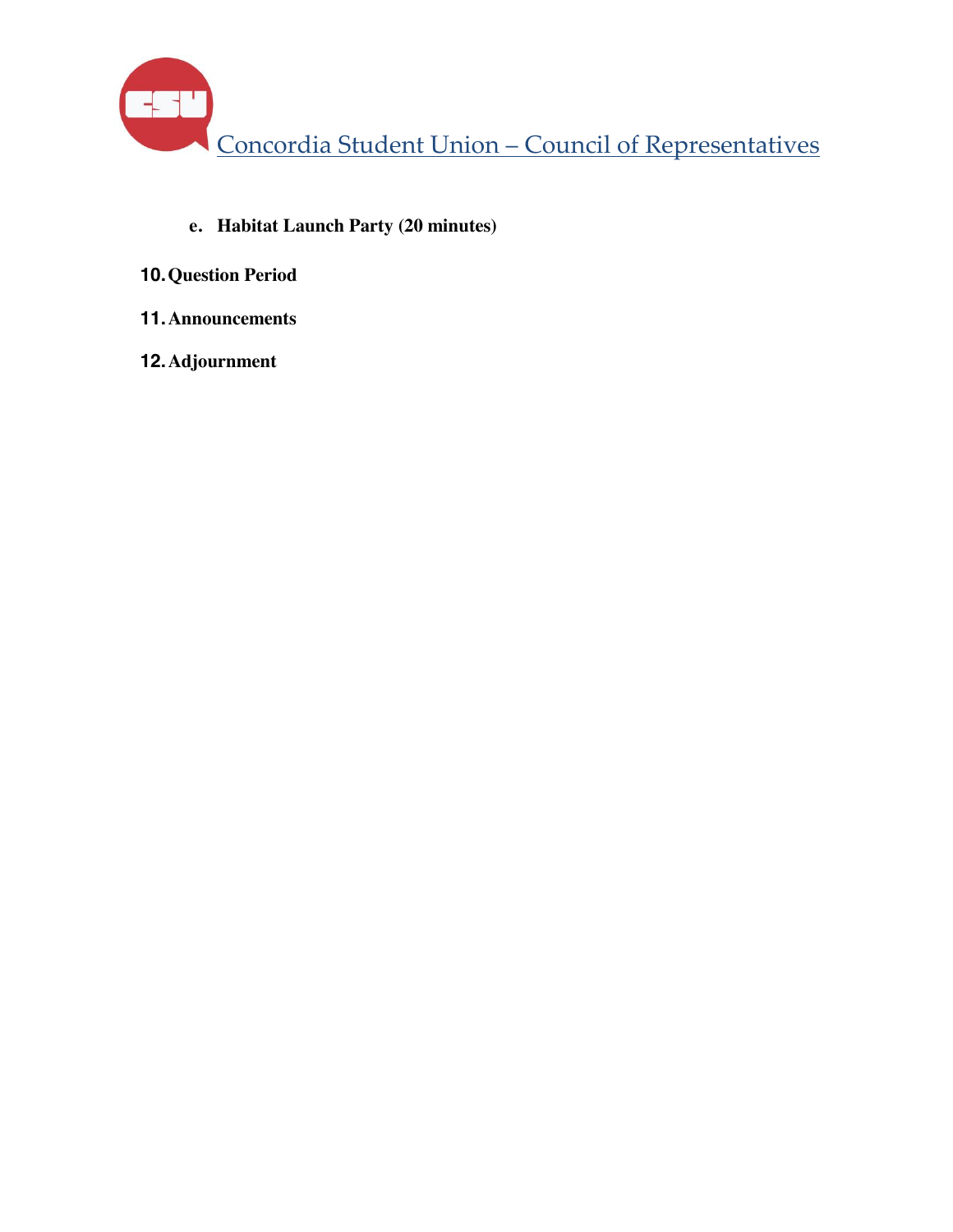#### **1. Call to Order**

**2. Roll Call**

#### **Consent Agenda**

- **3. Approval of the Minutes and Business Arising**
- **4. Executive and Committee Reports**
- **5. University Bodies' Reports**
- **6. Chairperson's Report**
- **7. Approval of the Agenda**

#### **Regular Agenda**

#### **8. Appointment of Judicial Board Legal Advisor**

**Nick**: Mr. Miranda is here and our nominee for legal advisor position. We had issues last year so this year when we met quorum, we had a budget and could send out applications for positions. We got three applications of whom M. Miranda is one. We felt comfortable moving forward with him for the Presidential decision.

**Vincent Miranda**: Studied at U of O with a psychology degree. Had a specialty in buying and selling businesses. As I moved up in the hierarchies of companies, I was made aware of problems with Boards of Governors. When my company closed, I opened a law firm with offices in Hudson and Hawksbury because I have the Ontario and Quebec bar. I worked for a non-profit corporation at McGill. I find this work very interesting and am honored to use my experience and time in providing the best work I can give.

**Chad Walcott** moves to ratify the appointment of the Judicial Board's nomination Seconded by **Gonzo Nieto**

**Melissa Kate Wheeler**: We discussed last meeting about the ambiguity of the exclusivity word.

**Nick**: Following that, I consulted with Patrice Blais who helped with the last bylaws. He clarified that the exclusivity part means you cannot take any other legal work within the CSU. Vincent wouldn't be able to get involved with the case of CFS for example.

**Nadine Atallah**: Have you worked with the CSU in the past?

**Vincent Miranda**: No but I have worked with corporations with similar structures.

**Nadine Atallah**: Have you ever worked for CSU?

**Vincent Miranda**: No, my wife went to Concordia.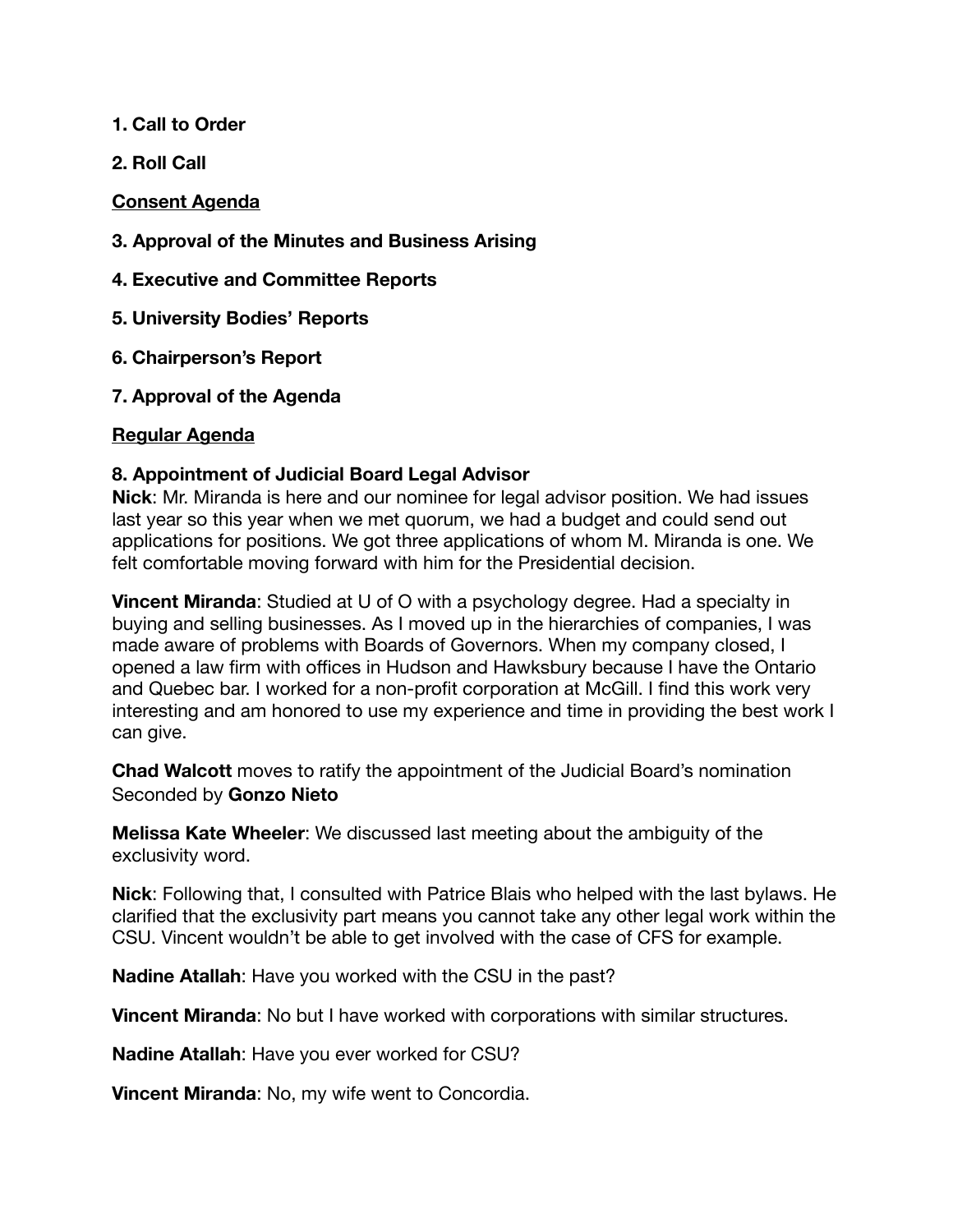#### **Benjamin Prunty**: How long is this appointment for?

**Nick**: Five years.

#### **VOTE**

All in favour of Chad's motion: 16 Oppositions: 1 **Motion passes** 

#### **9. New Business A) Space Concordia**

**Gregory Gibson:** Space Concordia was put in place because we were introduced to the Canadian Satellite Challenge. We won the first competition and we now have a second satellite team. We have a rocketry team which just started. Over the past two years we've had 20 outreach events to promote space awareness and have interactions with the industry. We won the competition and we're in the process of certifying that our satellite is space-worthy and we're working with the European Space Agency. We need funding for our second team that just got formed. We got a lot of media attention after our win. A lot of attention was paid to Concordia. We met Jay Ingram.

**Yassine:** What you have on the table is the award and info paper. We need all talents not just engineering students. I am a business student but I still contribute to the process. Concordia is the first Quebec University which is going to launch a Concordia Satellite in space. We are trying to reach out to many students. We support interfaculty cooperation. We need as much help as we can get from as many students of different backgrounds as we can. We're working on our second satellite which will be sent out at the end of the summer. Because we won the contest, the 80K\$ price tag for launch will be paid for. Our mission is noble. Our satellite will analyze the weather in the south Atlantic. We hope CSU can be the strongest partner we can have because it represents Concordia students.

**Veryan Goodship:** A very cool competition, congratulations on how far you've gotten so far. The technology you're producing; Who gets access to it? Who's funding this challenge? Who has the final rights to what you've created?

**Gregory Gibson**: Geocentrics is the company funding the project. That being said, commercial satellites do sometimes have military applications. As far as I know, Geocentrics is not affiliated with the military.

**Chuck Wilson**: CSU mandate is more student life projects. Building a satellite is more academic. How do you think this fits into the mandate of the CSU? How do you justify asking for \$80K for such a small number of students? Why do you think it should be the students who pay for this? What have you already received from industry and what can you expect? Alan Shepherd only mentioned Space Concordia and not Concordia University. Why don't you go to him?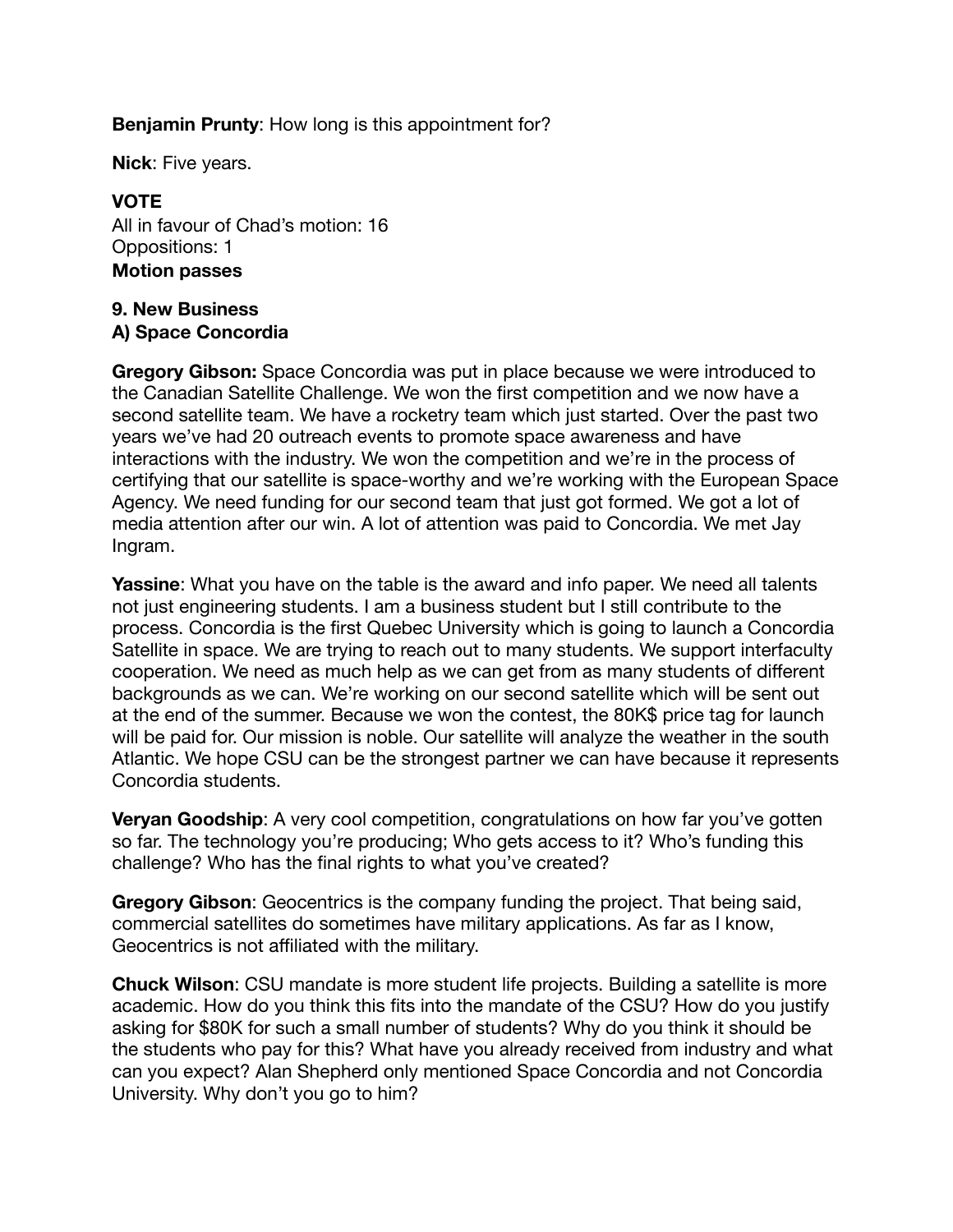**Gregory Gibson**: We have graduate students and PhD students working on it. It really supports interfaculty collaboration. We're doing an outreach and in a way we're promoting Concordia for future Concordia students.

**Yassine**: As Concordia students, we're ambassadors. We want Concordia students in the future to be able to say they're proud to have taken part in this.

**Gregory Gibson**: Equipment fund only comes from engineering students. We're approaching the CSU because we want to be fair and approach all students. We were 30 students on the project at first. Now we have 165 active members. It changes every day because of the volunteers.

**Yassine**: Shepherd may be mentioning Space Concordia but the media talks about Concordia University.

**Hannah Hackney**: Sits on CCSL and also on the sub-committee for the SPFs. When we are reviewing the applications, we ask ourselves how does this impact student life? We approved a considerable portion of the amount they're asking for. We did decide that this impacts Concordia in the external community and the outreach to the students involved with Concordia. We realized that this would be affecting much more than 100 students. You could try providing the budget information.

**Chris Webster:** Thank you for your presentation. Was there any recommendation from Finance Committee?

**Chairperson**: No.

**Gregory Gibson**: We're asking for a lot of money and we want to approach several sources.

**Chris Webster**: Are you asking for a contribution or an investment?

**Gregory Gibson**: A donation. In return you can get sponsorship opportunities.

**Andrew Roberts**: The University really benefits from this. How much are you asking for? Asks for clarification.

**Gregory Gibson**: We are asking for \$72,000. We'd like all of it if possible but we will accept any donation.

**Caroline Bourbonniere**: How much comes from corporate sponsorship?

**Yassine**: \$30,000.

**Caroline Bourbonniere**: How many companies have you contacted?

**Gregory Gibson**: All the major aerospace companies; we're trying to contact as many as possible.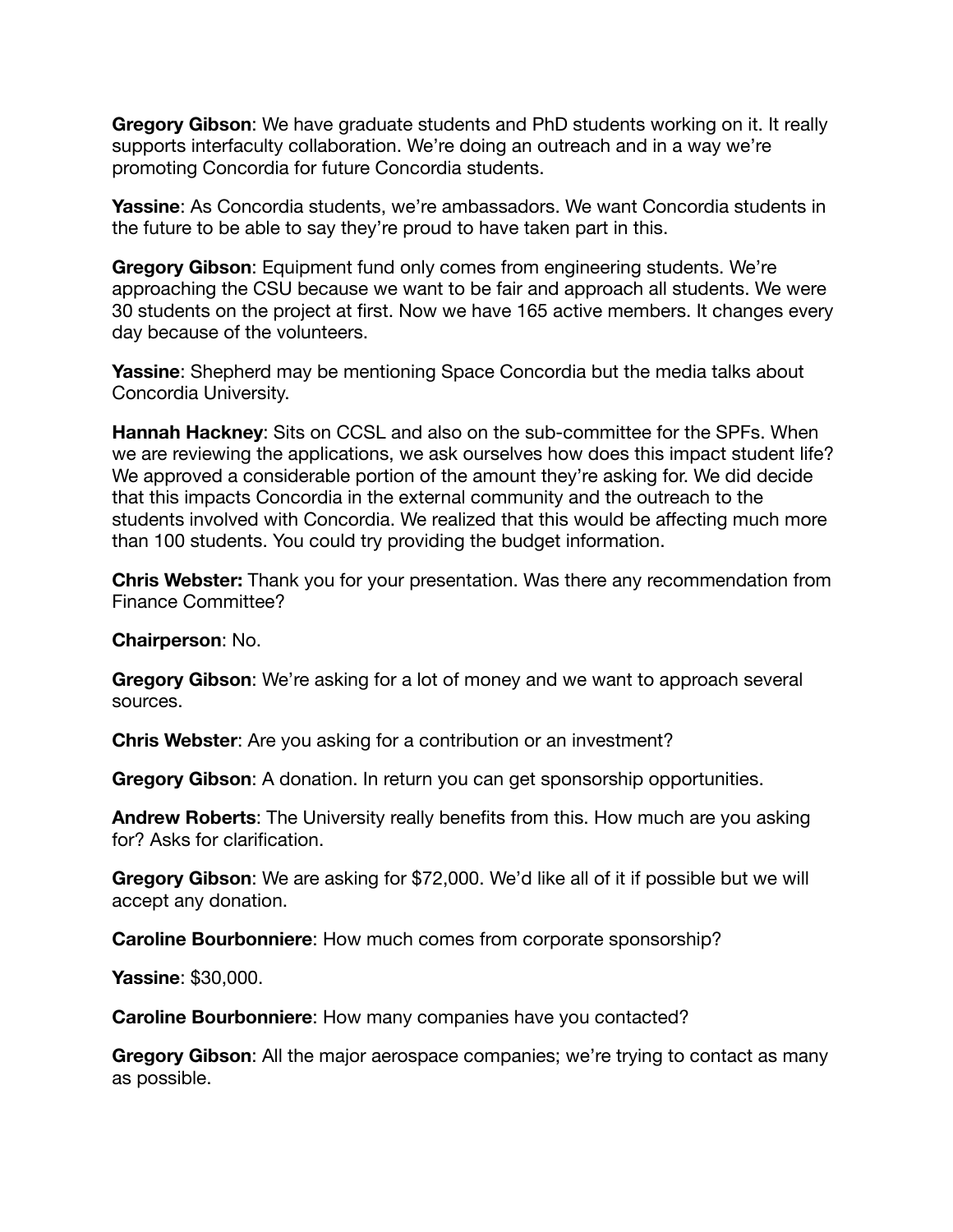**Gonzo Nieto**: Why did you come here instead of coming to Finance Committee?

**Yassine: I believed Finance Committee only discusses amounts around 50K so I** figured the amount was too big.

**Keny Toto** moves to send the matter to Finance Committee Seconded by **Chris Webster**

**Benjamin Prunty** moves to go into closed session

# **VOTE**

All in favour of moving into closed session: 10 Oppositions: 10 **Motion fails**

**Jordan Lindsay**: This needs to go to Finance Committee because we don't know if we can pull this money from our budget yet. We would need to do analysis if we can even put money together. This is not generally common practice for the CSU. We have an annual \$20,000 for SPF which goes to things like this. That being said, these guys have approached us so if we want to support them in other ways it does have to go to Finance Committee.

**Pierre Tardivo Martin** amends motion to include "so that a proposal can be drafted and brought to Council" at the end.

Seen as friendly

# **VOTE**

All in favour of Keny's motion with Pierre's amendment: 14 Abstentions: 1 **Motion passes**

#### **B) Access Centre for Students with Disabilities**

**Patrick Lefebvre**: There has been an attendance fund set up. I have invited Mr. Jordan Leon to speak.

**Jordan Leon:** Perhaps the ACSD could provide something to the CSU. I've been working in disability services for 10 years so I know a lot about planning accessible events. What I would suggest is putting on workshops for student leaders so we could sit down for an hour together and talk about issues that could come up for frosh events, etc. I'm happy to work with the students.

**Jordan Lindsay**: We are working with Finance Committee to create a fund just for this. We'd like to invite you to the next Finance Committee meeting to discuss how to proceed.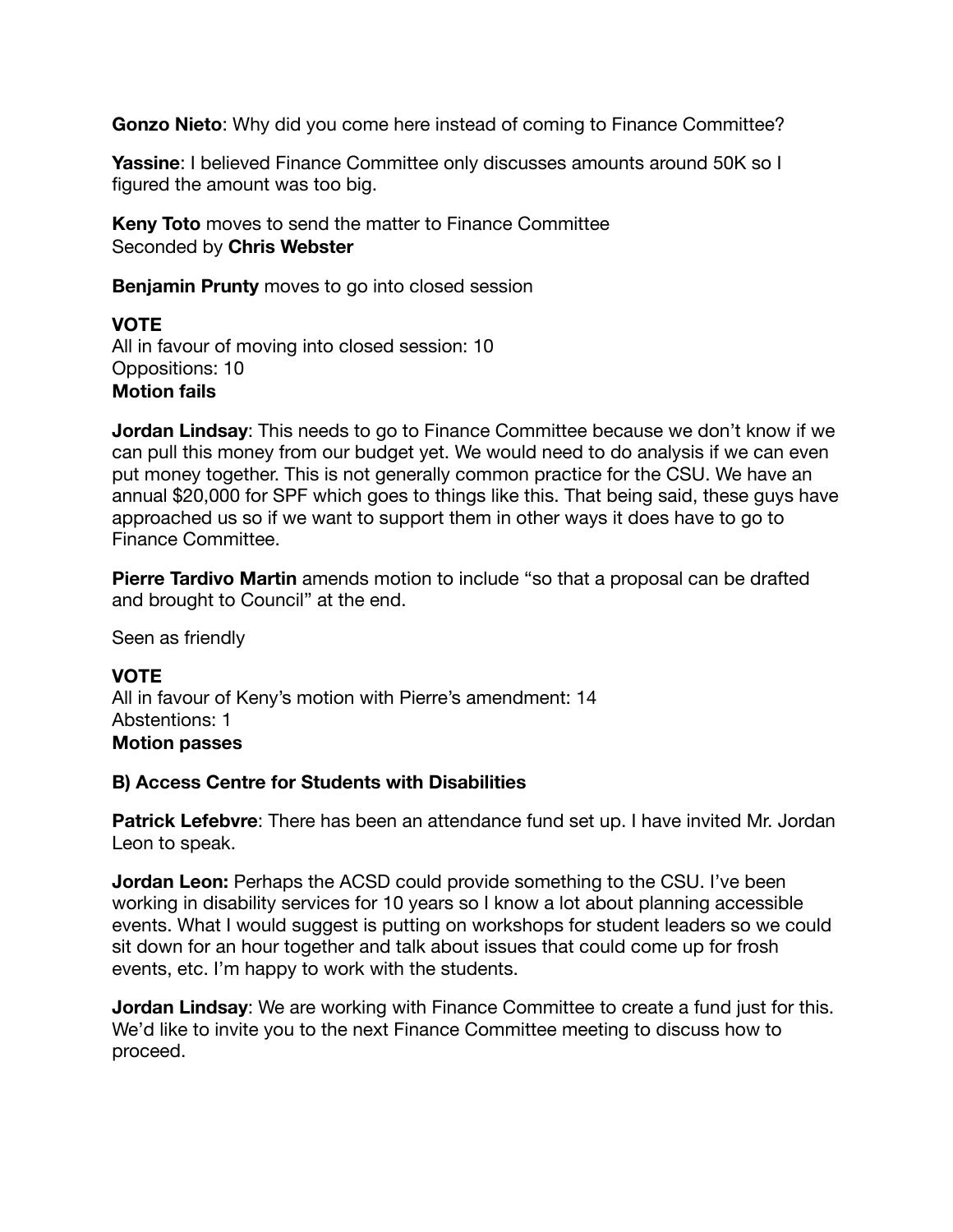**Alexis Suzuki**: I've had a discussion along these lines with the Dean of Students about attendance for Orientations. When we decide to continue this discussion, we'd love for you to join us.

#### **Chris Webster**:

Whereas the Concordia Student Union is interested in improving accessibility to all undergraduate students.

Whereas all undergraduate students contribute to the Concordia Student Union and should have equal rights and access

Whereas there are students who do not have complete access to events and services promoted by the CSU.

Whereas the Access Centre for Students with Disabilities is available to work with the CSU to improve services to students.

Whereas the Concordia Student Union is mandated to advocate in students best interests and provide services equally to all of its members.

BIRT the Concordia Student Union's Council of Representatives refers the matter to its Policy Committee to recommend ways the CSU can improve accessibility to the services and events it promotes to undergraduate students.

#### **VOTE**

All in favour of Chris' motion: 15 Abstentions: 1 **Motion passes** 

#### **C) Habitat Launch Party**

**Hannah Hackney**: Has been approached by a large number of people and the consensus was disappointment on a few frontiers. One of the primary things was that the rebranding project as a whole didn't have information. It was not about information so much as about candy and booze. Just referring to it as a rebranding is insulting to the intelligence of students. The prices we paid for a photographer was sort of a red flag. We can get CommsGuild people for free and we ended up paying someone to do that. From a personal standpoint and speaking to friends that people who were there, there were people not from Concordia who were there who were drinking booze that Concordia students paid for.

**Nadine Atallah:** I thought it fair to provide a small honorarium to the photographers – them being students. The costs were all-around low. Beer was leftover from Orientation. This wasn't an extravagant party. I understand and respect your opinion of what you think the party should have been but if you had read the section in the report you would have seen that the impression was that people really appreciated the event. People had a blast and it was a different vibe from cultural night. I don't know who were these vast numbers of people who didn't like it but as far as I saw, people liked it.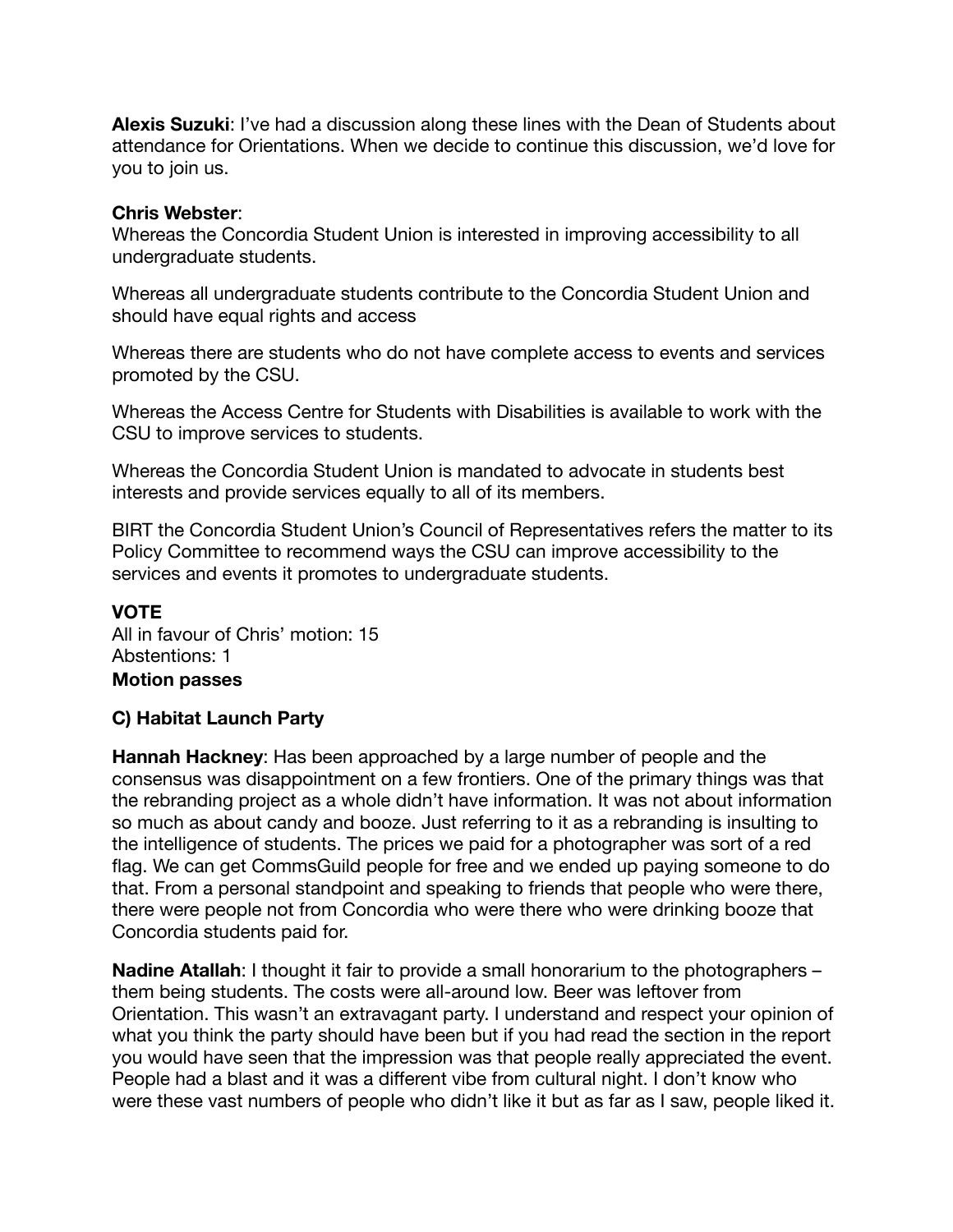As for wanting more substance, the purpose wasn't to have a speech. Our next step is to have a town hall where we can get more serious and have more important conversations.

**Andrew Roberts**: There's been so many negative comments and undue criticism towards it. It's an event to have a good time. I haven't seen an event being criticized so much. The negative history of the project is spilling over onto this. Do we question every event? Why are photographers getting paid? Come on. Nadine did a great job. Katie did an awesome job.

**James Vaccaro**: From the students that spoke to me that did attend the party, they did enjoy themselves quite a bit. I did also speak to students who did not go in protest, thinking the idea of a rebranding of a student center was somewhat ludicrous. You can't compare this to a cultural night because that's not what it was. When the event occurred, no conversation occurred. Nothing of substance came out. The resources of the CSU would have been better spent on an event that didn't involve 200-something dollars on candy.

**Simon-Pierre Lauzon**: I feel there's a misunderstanding. We did what we did to brand the student center project. Just bringing up the student center made people run away. We had a lot of criticism but we consider it a chance to clear the air. We got the word out about the student center and answered questions. Lots was done at this event.

**Chris Webster**: If there was to be a discussion to share information, what would you say?

**Nadine Atallah**: We have been trying to find a way that has not been done before. Town Halls, we think, would be the best option but the problem is that it wouldn't go out to the average student. Therefore, we have been thinking about doing an online town hall and do live-chat stuff. 83% of people did not know that this project is going on on campus. We did the party and now we're going for something which will be a town hall meeting which would have more substance.

**Chris Webster**: What's the status of this? What do you need to do for it to happen faster? Maybe we should formalize how that can happen?

**Nadine Atallah**: We have reports ongoing with MHPM and one of them is our assessment. While the assessment has been formalized, it doesn't have legitimacy if a good number of students haven't filled out the survey. We don't just want clubs and fee levy opinions but rather everyone's opinions.

**Benjamin Prunty** calls for the orders of the day.

#### **D) Appointment of Leonard LePrince.**

**Leonard LePrince**: Works for the FEUQ. Trying to get your support to run for the 2013-2014 mandate at the FEUQ for the position of Coordinator Internal Affairs.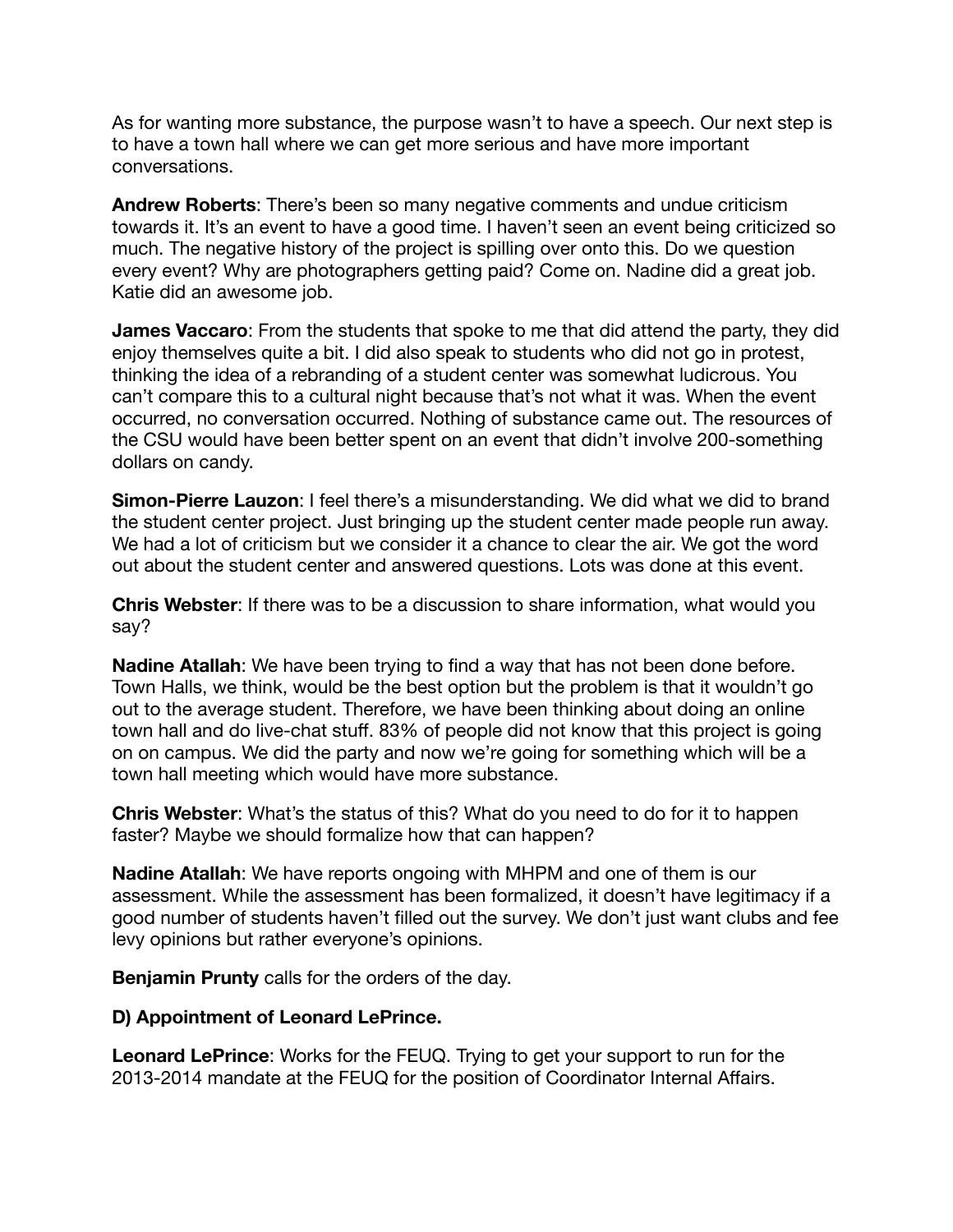**Chad Walcott**: BIRT the CSU gives its support to Leonard LePrince's candidacy for the position of internal affairs coordinator at the FEUQ in the upcoming elections. Seconded by **Veryan Goodship**

# **VOTE**

All in favour of Chad's motion: unanimous **Motion passes** 

#### **D) Referendum of By Laws**

**Nick**: Had some minor changes to our bylaws this year; big one being 10.2 the one on student status check. Noticed on posters that a referendum does not exist to accept these bylaw changes. So unless these are put to referendum, the changes are not passed to next year.

**Chad Walcott**: Wants to know what happened as well as point out the fact that this is a huge dereliction of duties. How could so many executives mess this up?

**Simon Pierre Lauzon**: This happened when?

**Melanie Hotchkiss:** We discussed it in October but didn't get to drafting until December and you guys voted on it.

**Simon Pierre Lauzon:** Finding out the issue right now so I'm getting information as we go along. Once a bylaw is changed at council, someone sends it to the CEO. This was the President or VP Academic.

**Nadine Atallah**: Notwithstanding SR 162 & 163, BIR that the previously approved bylaws approved by this year's council be added to the March election ballot. BIFR that the notification of this change be postered and sent through the mass mailing list.

**Hardial Rosner** amends the motion to state that this be done before March 14<sup>th</sup> at 6am

Seen as friendly

**Gonzo Nieto**: amends that this motion operates regardless of the code of standing regulations in accordance with SR 298.

**Melanie Hotchkiss:** amends to add "adopted at the January 23<sup>rd</sup> council meeting".

# **VOTE**

All in favour: 12 Abstentions: **Caroline Bourbonniere, James Vaccaro, Chris Webster, Benjamin Prunty Motion passes** 

**Paul Jerajian** moves for a 10 minute recess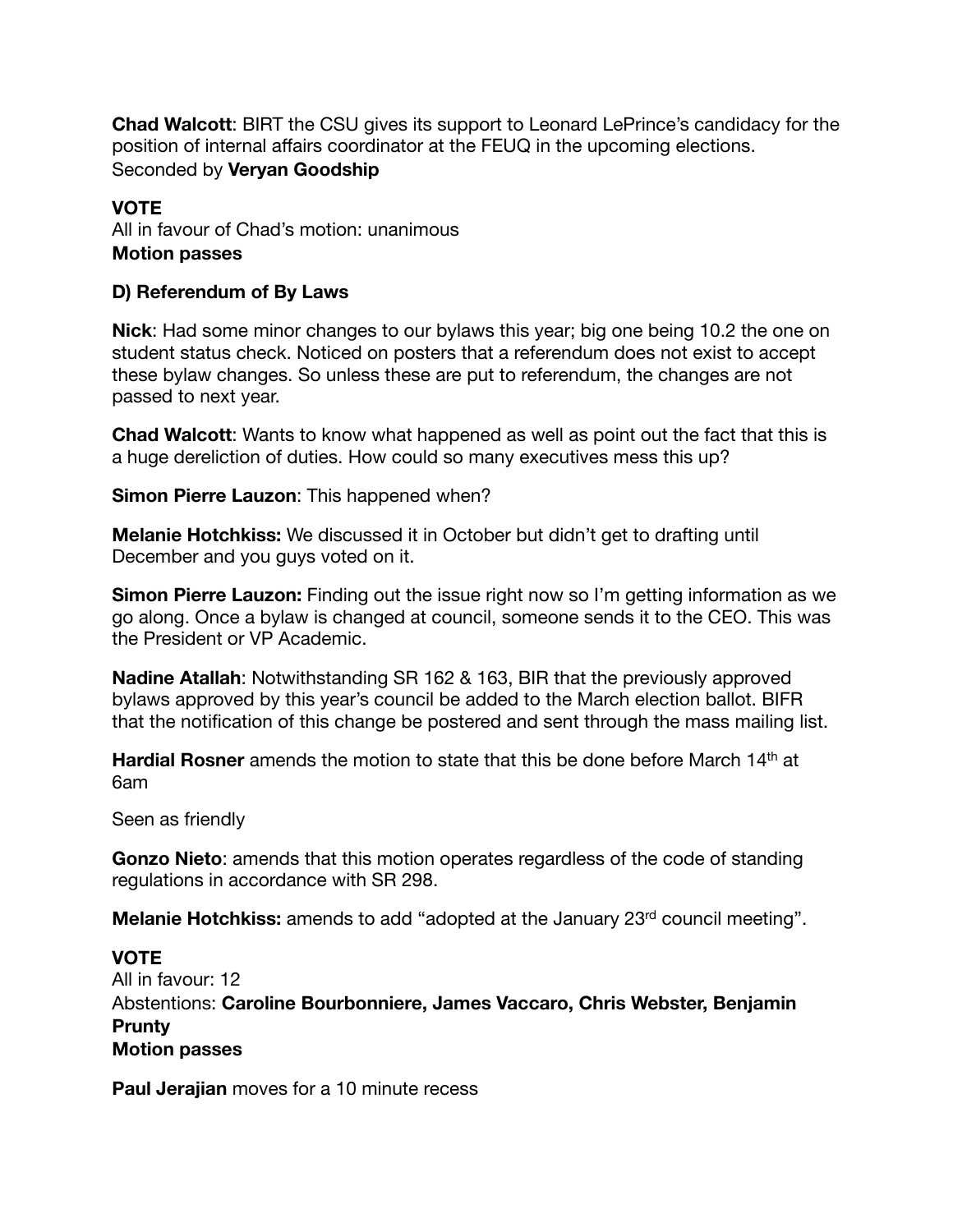#### **VOTE** All in favour of a 10 minute recess: 14 Abstentions: 3 **Motion passes**

# **10. Unfinished Business A) Appointment of CSU President**

**Nadine Atallah**: Candidates are Nadine, Simon-Pierre, and Hajar.

**Simon Pierre Lauzon:** When it comes to my demeanor, I've been through some difficult times in January and February after my campaign. I want council to know that I've been taking care of myself in better ways. I've been taking care of all my obligations since then in terms of external. The document outlining how we're going to dock in the future, and other things related to the FEUQ. Importantly, I did not take on any more things on my portfolio. I'm good at organizing the team. I keep track of it. I am honest with council and have no issues being transparent. The main files that need to be taken care of in the next months are the website, IT, General Manager hiring. Council needs to know that Michele has a huge book full of recommendations for the President to read. If appointed, I would have very clear lines of communications with council, I would speak to execs to make more friendly exec reports, and others.

**Chair**: We are going to do a secret ballot. In order for a president to be appointed, it has to be a simple majority (9 councillors). If none of the VPs get 9 councillors, then we can move on to other alternatives.

# **VOTE**

All in favour of proceeding in the order of: Nadine, Simon Pierre, and Hajar with every ballot having yes, no, or abstain: 16

Oppositions: **Veryan Goodship Motion passes** 

**Chad Walcott** moves to have a discussion with a 30 minute time limit Seconded by **Gonzo Nieto**

**Patrick Lefebvre**: Would like a vote, has to leave in exactly 25 minutes. I would like to tell my vote to someone and that person gives the chair the vote.

**James Vaccaro** moves to allow Patrick to submit his vote for each candidate to the chair immediately following the acceptance of this motion Seconded by **Chad Walcott**

# **VOTE**

All in favour of James' motion: 15 Oppositions: 1 Abstentions: 1 **Motion passes**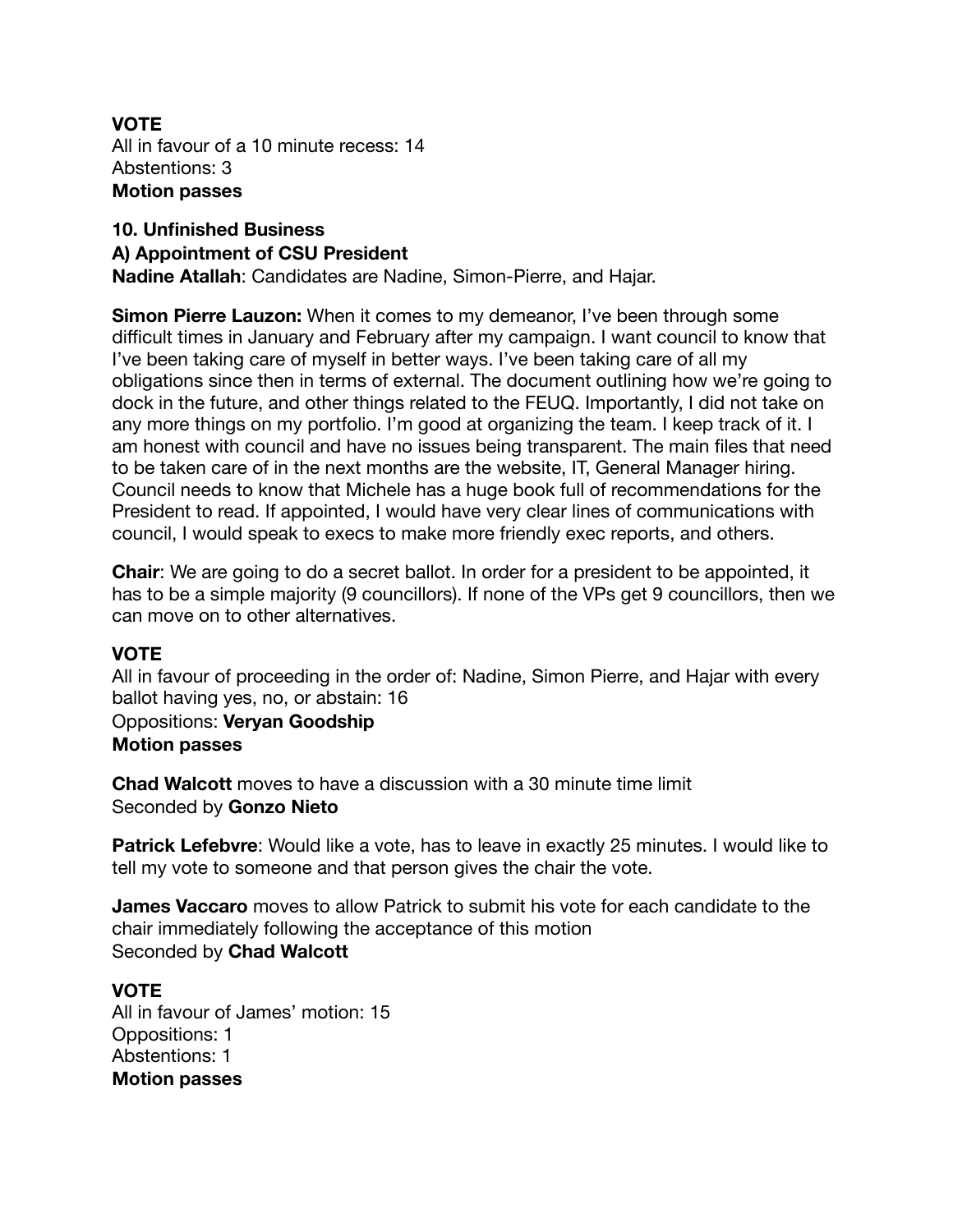# **VOTE**

All in favour of Chad's motion: 10 Abstentions: 7 **Motion passes** 

**Chad Walcott**: Simon-Pierre, you mentioned that the last time we talked about appointment of president, you said that if you were president, it would be a huge blow to the union.

**Simon Pierre Lauzon**: I had many commitments back then. Now, I have different space and different times.

**Chad Walcott**: Feels like the options have not demonstrated a good enough knowledge of the bylaws.

**Hardial Rosner:** My issues with the options we were given is the attitude of the execs towards council. Specifically, a comment made about executives being elected by students and council acting with their own interests. I would feel very uncomfortable if execs continued having this point of view.

**Chuck Wilson**: Motivates against Hajar who has missed 3 steering meetings. Upset that she didn't start the academic caucus report that she agreed she would start. I'm not sure she's up to it.

**Gonzo Nieto**: It was insinuated by Simon Pierre that councilors were acting on political or personal interest instead of working for the best of the students. When I requested the information from Simon Pierre, he said he didn't have to do it. One of the responses I got was that council would orchestrate arguments against this executive.

**Andrew Roberts**: If the chair would allow me to, I'd like to address why I'm not on the candidate list. I would bring to the table a calming unifying vibe. The reason why I don't think that's effective is that shit needs to get done in the office. What's happening right here isn't what's going to make the student union work. It's getting to the office. Getting work done.

**Hardial Rosner**: I make all my points based on what students tell me, not based on my personal feelings. I would urge people here not to vote on any executive who was working not in accordance with their duties but their personal interest.

**Veryan Goodship**: Disappointed that we're talking about faults and not positives. I think Nadine would make the best job as President.

**Paul Jerajian**: Would like a verbal summary from Nadine about what she has done all year.

**Nadine Atallah**: MHPM, rebranding, dealing with requisition of clubs.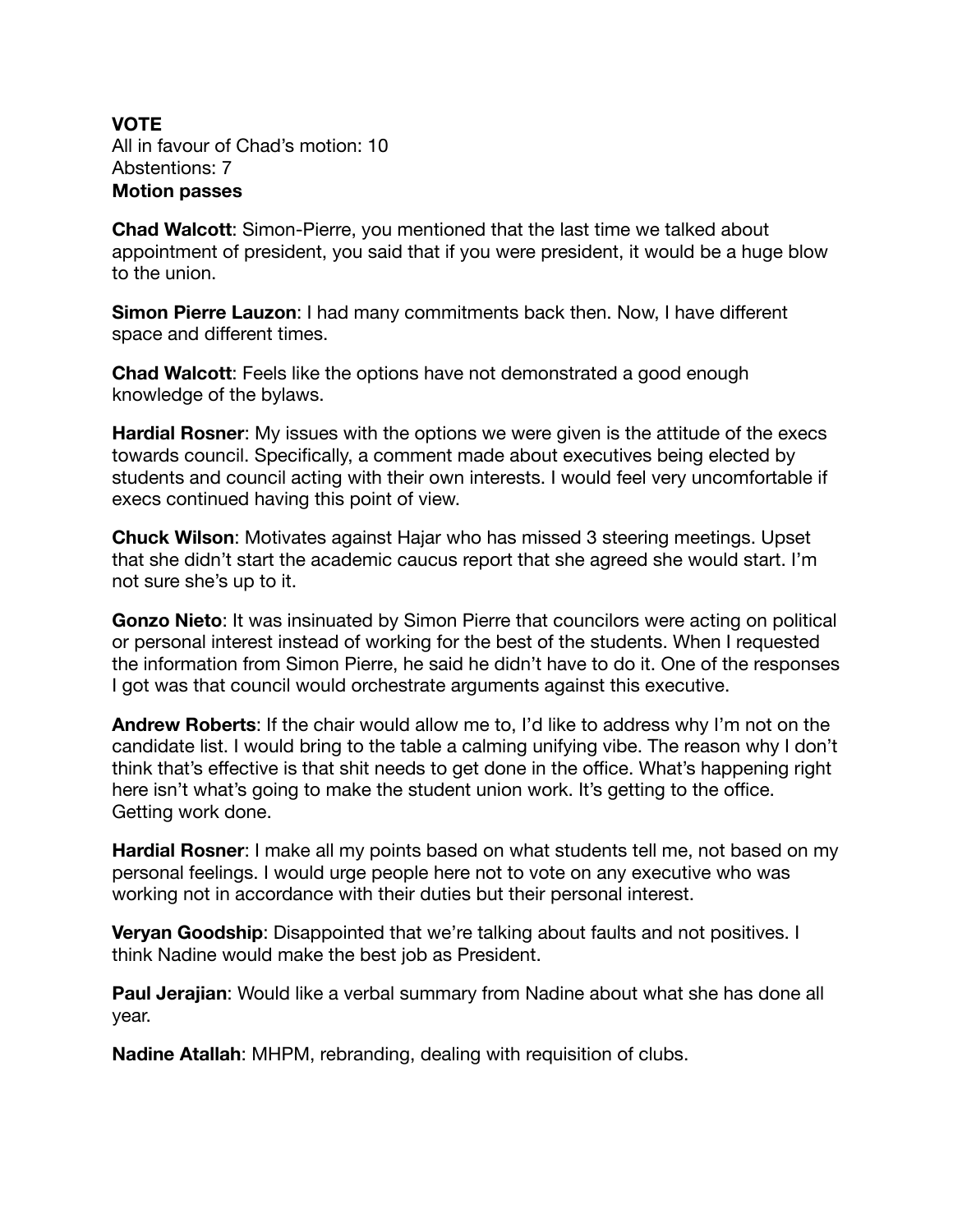**Simon Pierre Lauzon:** What I'm proposing in the end with my candidacy is getting the job done. At a professional level, my relationship with council will remain the same or even improve, regardless of personal opinions. If you disagree with my opinions, you can approach me and I will deal with it.

**Hardial Rosner**: If you are president, Simon Pierre, will you respect the decisions of councilors and not undermine their decisions?

**Simon Pierre Lauzon:** I will respect them and enact motions as they are written. However, my personal opinions remain the same and if I have a problem I will bring it to the media as that is my free speech.

**Benjamin Prunty** moves to extend discussion to 15 minutes.

# **VOTE**

All in favour of Benjamin's motion: 10 Oppositions: 2 Abstentions: 4 **Motion passes** 

**Melissa Kate Wheeler** moves to reconsider the motion regarding the voting of only 3 executives Seconded by **Chad Walcott**

# **VOTE**

All in favour of Melissa's motion: unanimous **Motion passes** 

**Gonzo Nieto** moves to amend the motion to have 4 candidates instead of 3 Seconded by **Melissa Kate Wheeler** 

# **VOTE**

All in favour of Gonzo's motion: 15 Abstentions: 1 **Motion passes** 

**Hardial Rosner**: Thinks Andrew is awesome but since he doesn't want to be President I don't think it's in the best interest of students to be President when he doesn't want to be.

**Veryan Goodship**: Doesn't think it's wise to consider someone who made up their mind simply based on something said in council. We shouldn't run into it.

**Chris Webster**: Andrew would do an awesome job. I also agree that it would be best for him.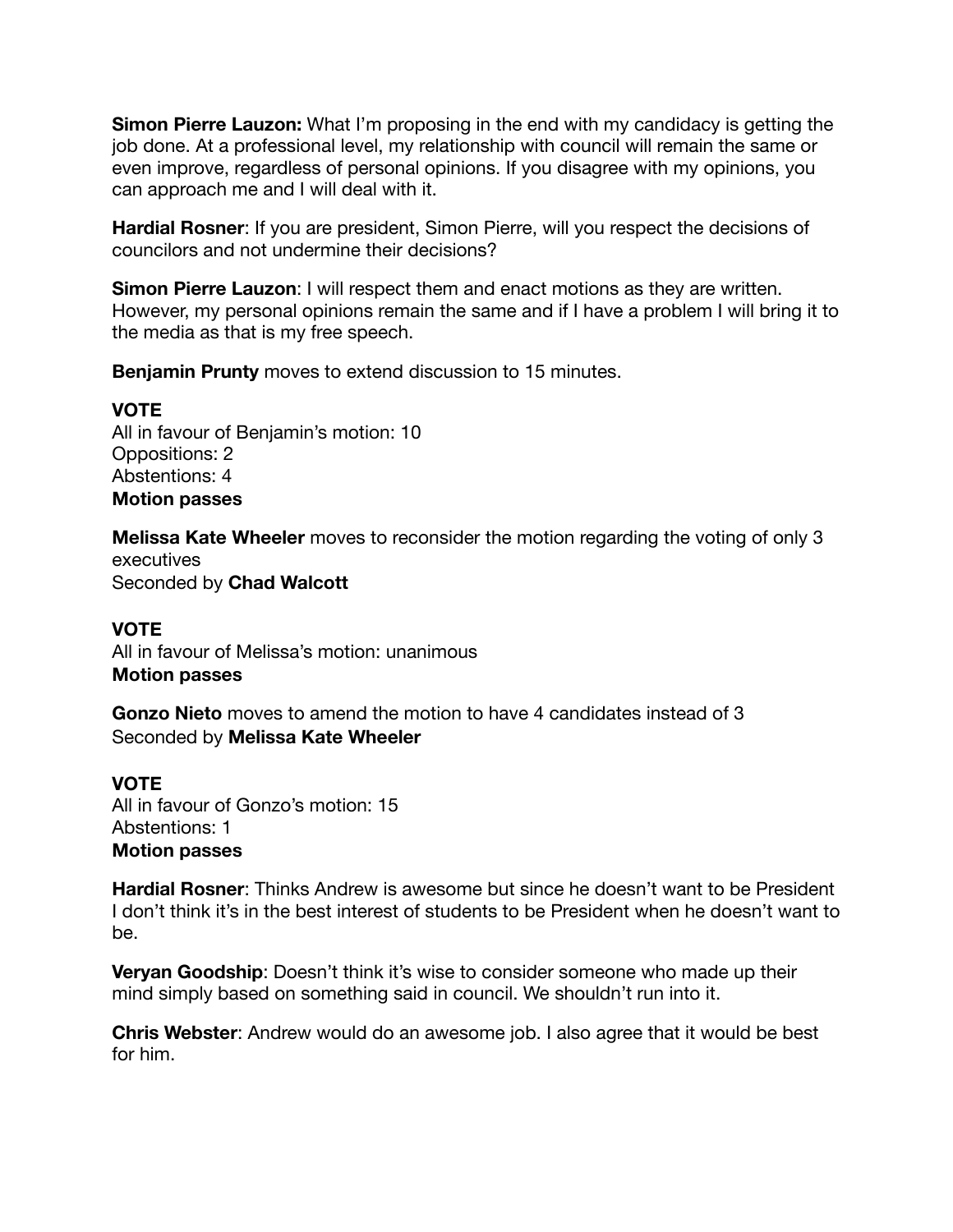**Hannah Hackney**: I suppose what's happening right now is that people really like Andrew as an option and people are pulling out problems they might see. If Andrew has confidence in himself then I have confidence in him.

**Chad Walcott**: Andrew stepping up to the plate and giving us what we want is good. He's the only person I would vote for.

**Hardial Rosner**: It's important to remember that the person we vote on is important when handing off the presidency to next year.

**Chair**: We're going to proceed with the vote.

**Chair**: Andrew Roberts won the majority.

**Paul Jerajian** moves to ratify Andrew Roberts as CSU President Seconded by **Ben Prunty**

**VOTE** All in favour: 10 Abstentions: 3 (Melissa Kate Wheeler) **Motion passes** 

#### **11. VP Finance Report**

**Jordan Lindsay**: Had a discussion with Lex and we were looking over the reports and I brought some things to Keny. If you look at the revenue lines on the student center plan and student fees, they are very low for this time of year.

**Keny Toto**: In terms of revenues for the year, the student fees and the health plan fees and the student space accessible education and legal contingency fund, the values have not been reflected on our accounting software. When brought up with Mylene, the internal copy of accounts we get from the University has not been closed. What she does is wait until the amounts close at the end of the month, explaining the discrepancy. In addition to that I also brought bank statements that I printed out for everyone to see the revenues that we received from student fees.

**Chris Webster**: Cailin from ASEQ was supposed to come in but that didn't happen. Is that still on the table? Someone scheduled to come at some point from that organization.

**Keny Toto**: Will get that information for you for the next council meeting.

**Chris Webster**: Wants to know how the process works. What's the process for verifying that the information doesn't go wrong?

**Keny Toto**: The revenues we got from student fees are not reflected in our accounts but they are reflected with the internal accounts of the university. The reason for this is because the month has not closed yet and the accountant would prefer to input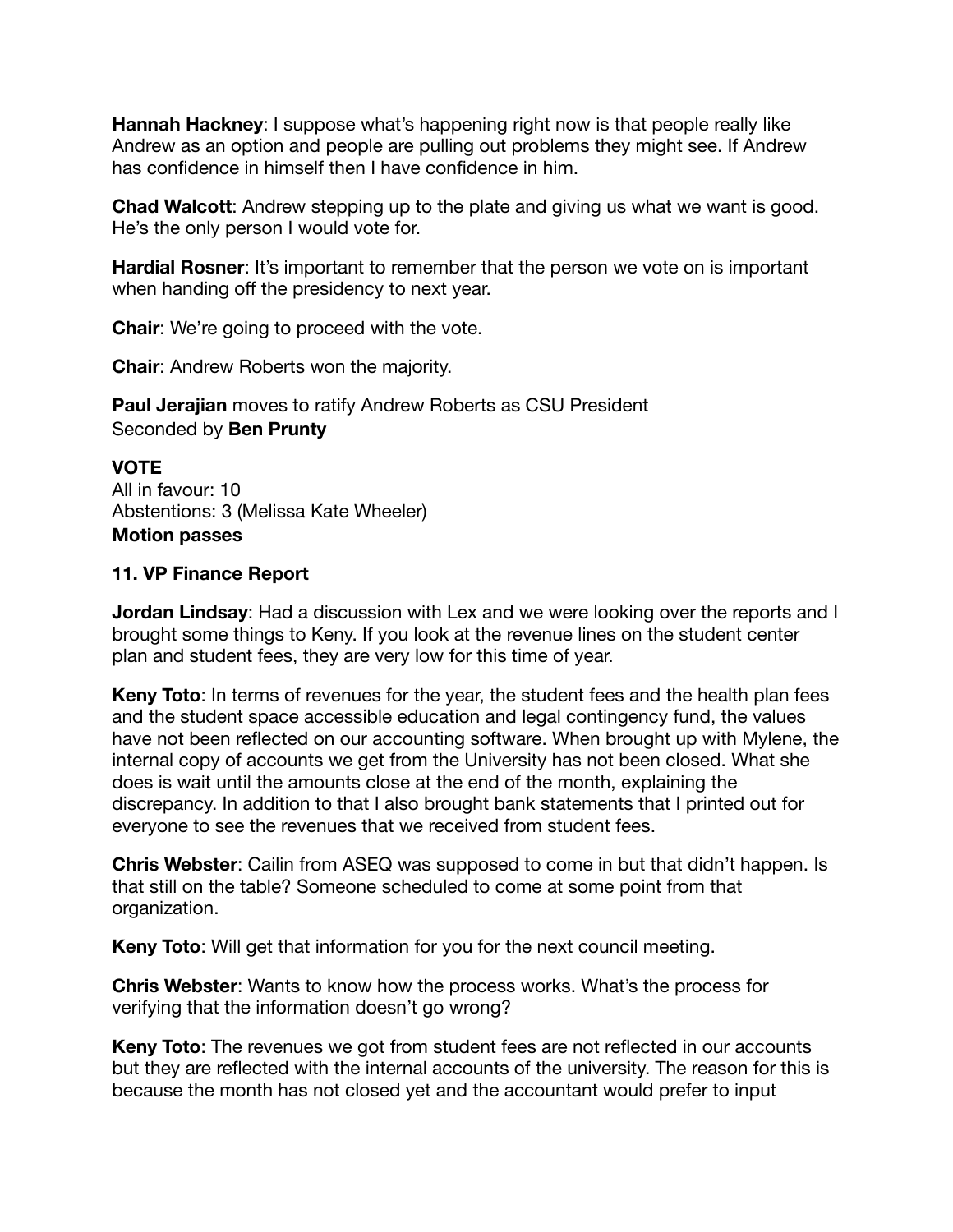everything for the end of the month. What she can do is enter what she has now. The problem is that it wouldn't be as accurate?

**Nadine Atallah**: There are revenues that are constantly moving. The university transfers funds they receive from students and then transfer them to our account by cheque. The transaction for the month has not finished yet.

**Jordan Lindsay**: I noticed that the cheque went in October 23<sup>rd</sup> so you would have known at that point how much money was in that account. How far back are we talking that the account hasn't been updated? It seems a bit long to me.

**James Vaccaro**: Moving to another part of the financial report. Under current assets, there's the Scotiabank student center account. Then there's an account with a deficit. Why do we have an internal account in deficit together with an account in high surplus.

**Keny Toto**: Will get back to you on that.

**Chad Walcott**: For this meeting, you were mandated to get Ramy's requisitions and a comprehensive report with what's been spent from the Legal Contingency Fund. There seem to be transactions that went through that are not being shown in detail.

**Keny Toto**: There's an explanation for each transaction in a document that I've attached.

**Chad Walcott**: The 31K cheque as well as the 120K cheque. The 31K didn't need to come to council but was it approved through Finance Committee?

**Keny Toto**: No.

**Chad Walcott**: I don't remember signing off anything off 120K on council.

**Keny Toto**: Was the GFI for the IT.

**Jordan Lindsay**: BIRT Keny Toto delegate to Mylene to write a letter explaining the deficiencies in revenue from the following account lines: AG1020 Health Plan, (Health Plan Bank Account), Scotiabank GIC Student Center Fund, AG1054 (Student Fee Revenue), Student AG1018 CSU Operations.

#### **VOTE**

All in favour of Jordan's motion: 11 Oppositions: Chris Webster Abstentions: 1 **Motion passes** 

#### **12. VP External Report**

**Chad Walcott**: Your exec report mentioned getting more positions for FEUQ. What policy and/or mandate were you following when you decided to up our votes which were at their maximum by 2?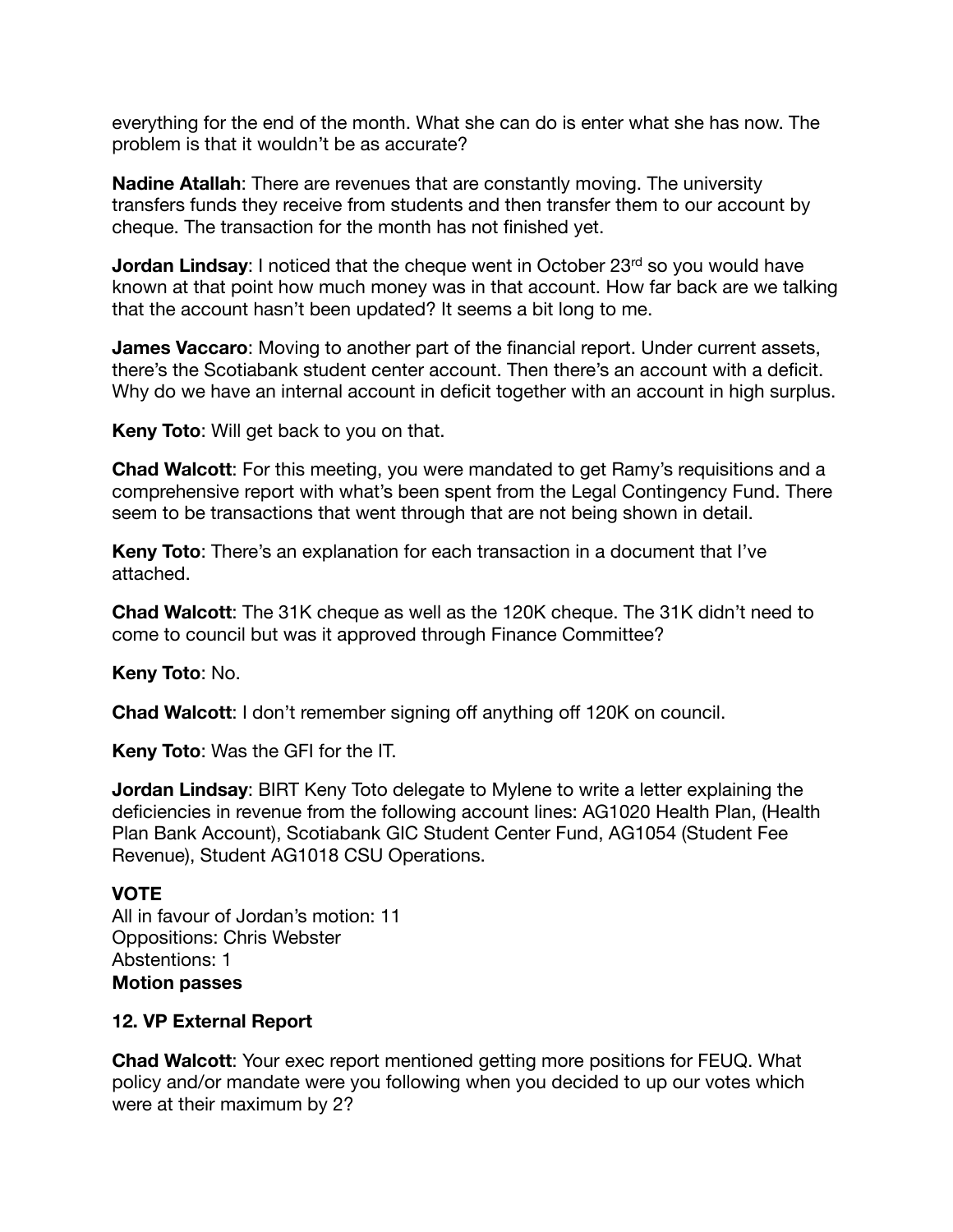**Simon Pierre Lauzon:** The associations voted for that specific modification of adding of votes. It was semi-proportional. That's the whole point of the idea of bringing things to the FEUQ as opposed to the exec doing anything they want. We get multiple files and multiple amendments at every congress and most of them do not come to council. Things happen in real time. It was not planned. We took the opportunity to make it happen. In terms of repercussions, I was more worried about our relationship to the FEUQ in the future. If we want the CSU to stay within the FEUQ then we need to have solid arguments as to why the FEUQ is important for us and having a strong voice within it is important. I figured it was best for our student body to have as many votes as possible.

**Melissa Kate Wheeler**: I heard that it disempowered some of the smaller universities and pissed them off. Enlighten me how that happened?

**Simon Pierre Lauzon:** We now have 8 votes. We gained 20% of the voting power for CSU. On a very technical level their influence is statistically smaller but that percentage is negligible to the point that they agreed to vote for this modification. I would posit that they had issues with the FEUQ in general. Our voting power increases by a huge percentage. Their relative power goes down very little.

**Melissa Kate Wheeler:** Do you think they could band together and be hostile to us in the FAEQUM? Do the positive benefits outweigh the potential negative consequences with other universities?

**Simon Pierre Lauzon:** I feel like it was done in a way that everybody benefitted.

**Ben Prunty**: Could you explain how it went down in the ratification process?

**Simon Pierre Lauzon:** They brought it at the end of congress to be talked about at the CGS. At that point nothing was brought forward, not even an amendment, so it passed.

**Nadine Atallah**: This actually is still not an accurate representation of students we bring to the FEUQ as opposed to other associations which disproportionately represent more.

**Simon Pierre Lauzon:** The voting scheme was made 10 years ago. The proportions which were acceptable back then do not represent the realities of today. Even what we gained still doesn't approach what they had in mind 10 years ago. If my decisions went against our interest I wouldn't have made them.

**Chad Walcott**: Would like in the future for moves that have potential to damage the CSUs reputation and what don't reflect our policy book to be brought to council or external committee at least. If we want to look more prepared we should have preestablished demands from the executive instead of just making them on the fly.

**Simon Pierre Lauzon**: No other exec is held responsible to go to FEUQ congresses and that makes us look bad standing next to other associations who bring 8 – 10 people.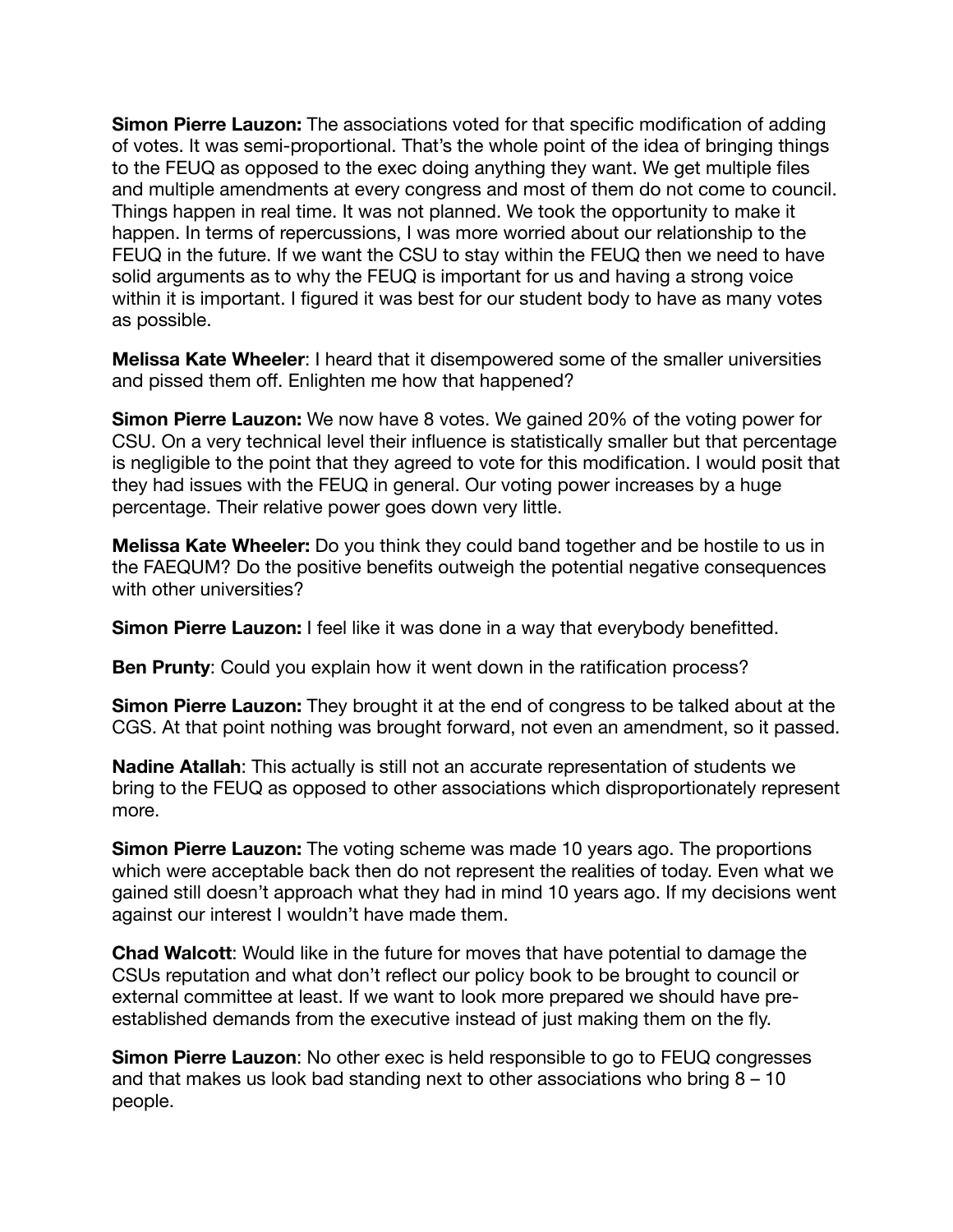**James Vaccaro** calls for the orders of the day

#### **13. VP Student Life Report and Post Mortem**

**Melissa Kate Wheeler:** Said the attendance was low for Cabane-a-Sucre downtown. Why was that and how much money was spent?

**Alexis Suzuki**: It was mucky outside that first day. A few people came by and all the food we had set aside was all consumed so we didn't underestimate.

**Melissa Kate Wheeler**: You said it was the same thing for Loyola. Does Loyola offer a snow removal service?

**Alexis Suzuki:** Yes, but we would be charged. However, we had staff who were willing to do it. Regardless, when the idea to bring it inside was brought up, everyone agreed and thought it was a better idea.

**Melissa Kate Wheeler:** Do you think advertising individual events would have been beneficial?

**Alexis Suzuki**: No because there are several events and they should be advertised together.

**Chad Walcott**: Do we have the financials for winter orientation yet?

**Alexis Suzuki**: Some.

**Keny Toto**: Working on it.

**Chad Walcott**: Was the Events Committee involved with the organization?

**Alexis Suzuki**: We had a meeting prior. A lot of the planning was done prior to the meeting because it was only after they were appointed. Forms and preparation had to be done long before our committee was full.

**Hardial Rosner**: I feel like the meeting before the committee we were just collected and told what was going on. I hope that in the future I can be used to participate more and be called upon to volunteer for anything and everything that has to do with social events.

**Erika Couto:** Questions about the how-to guide. You were elected on the platform of reaching out to faculty associations. How is this reflected in your how-to guide?

**Alexis Suzuki**: I've separated that idea from orientation. That was never something I've discussed with past executives. In this case we made a conscious effort to include clubs as much as possible and had at least one event where we invited all faculty associations and I was amazed at the success of that one. Iron chef event was great. It wasn't necessarily something that was something I focused on but I can encourage other people to pursue it in the future.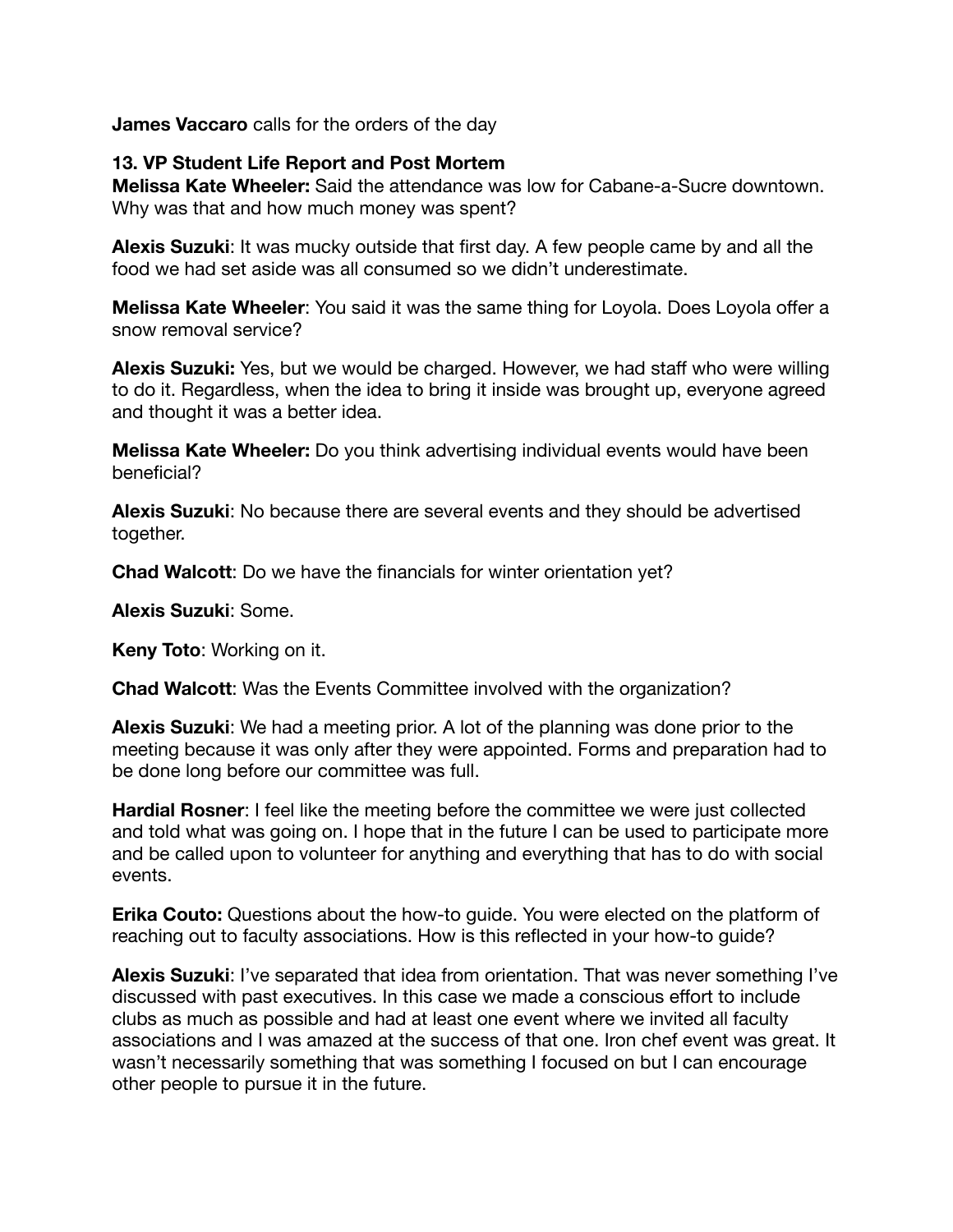**Erika Couto**: Do you have a section of pitfalls that people fell into in the past?

**Alexis Suzuki**: Those situations are taken in account of when I'm directing people not to fall into those situations.

**Andrew Roberts**: For some of the events we had planned in the fall, a lot of associations under FASA were involved.

**Nadine Atallah**: We can also add not just reaching out to faculty associations and clubs. We had one club participating in every event. We consciously tried to have clubs get as much promotion and presence as possible.

**Melissa Kate Wheeler:** It looks good so far but this is pretty bare-boned and this is March. I was expecting to have more information than what was presented. How close are you to completion?

**Alexis Suzuki**: It's something that I'm working on continuously and it's also something I've had to cut back on because of the mid-mandate. There will be more information than you're necessarily expecting. Some things were much shorter than anticipated, other things much longer. It's really hard for me to say how long I will be. Not very close to finishing because of the amount of things I want to happen.

**Ben Prunty** moves to take a 10-minute break

**VOTE** All in favour: unanimous **Motion passes** 

# **14. CEO Salary**

**Keny Toto**: When we appointed the CEO we did not discuss his salary. Council must decide this. Finance Committee met, discussed about it, and has a suggestion but I don't know if it's appropriate to discuss in open session.

**Chad Walcott**: How much was the CEO getting paid last year?

**Jordan Lindsay**: I believe it was around 3000 for this part of the election. I believe he got 5500 between the regular and by-election. Somewhere in that range.

**Chad Walcott**: Why not pay the same amount?

**Jordan Lindsay**: Our recommendation is to make it similar to that amount but there's only one team so maybe he should not be paid quite the same.

**Ben Prunty** moves that we pay the same amount as last year and leave the possibility of bonuses open

**Jordan Lindsay**: We didn't check the exact number so I like Ben's idea because I realistically think this will be much less contentious than last year. By paying him 2250 I really think we're paying more than we should be.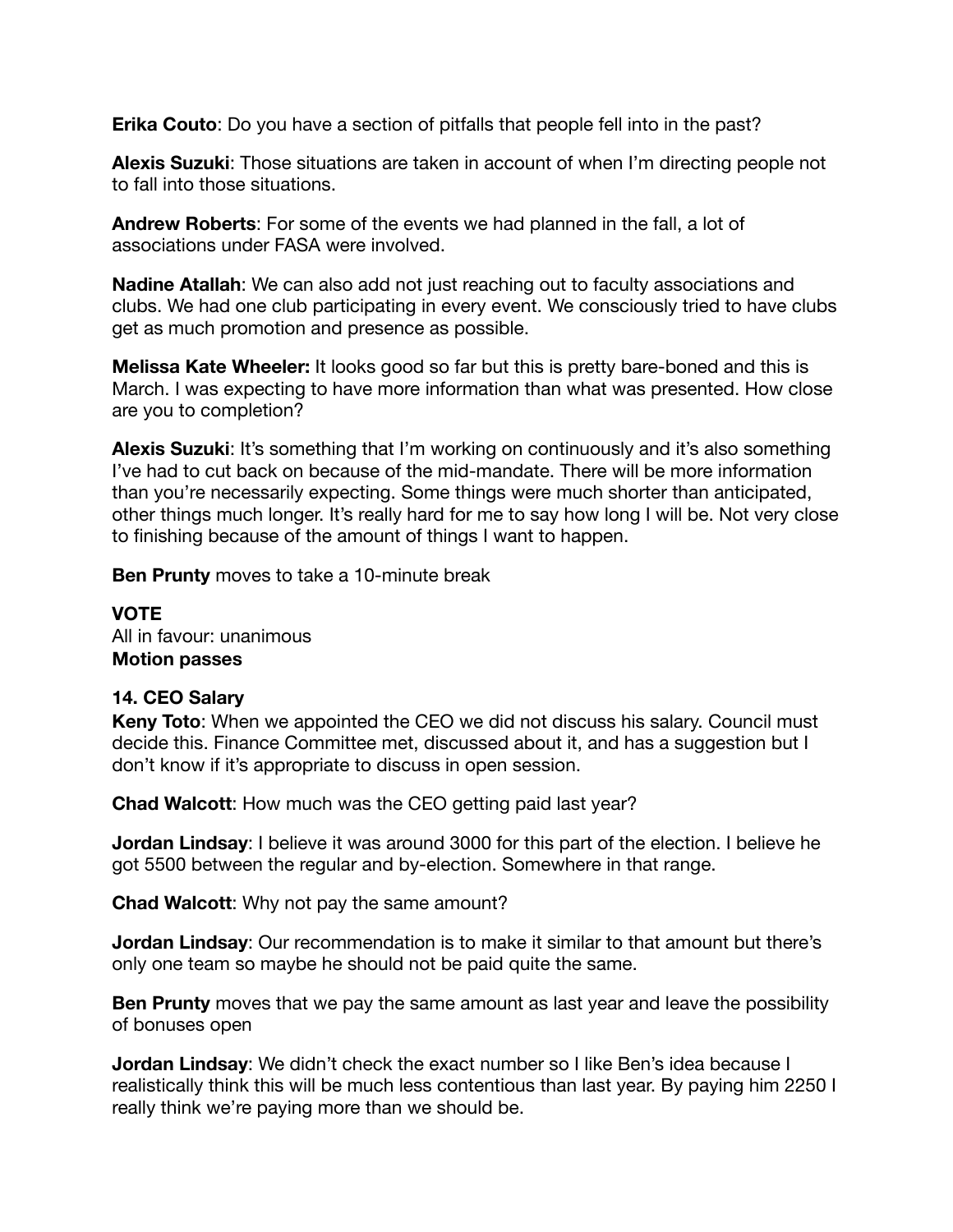**Veryan Goodship** moves to table this to the council meeting after the elections Seconded by **Chad Walcott**

**Hardial Rosner**: I don't like the idea of moving it until afterwards because it changes the structure to "he has to work for his money". I think it is odd and cruel.

**Nadine Atallah**: That's what bonuses are for. You pay someone's job based on doing their job. If you really liked how well they did, that's why you give a bonus.

**Chris Webster**: I would like to echo Hardial and say it's inappropriate to decide salaries after.

**Fahd Ali Nasser: I agree with Hardial. I think you should know how much you're** getting paid before. We should say 2500 right now and then pay him more by bonus.

#### **VOTE**

All in favour of calling the question: 6 Oppositions: 1 Abstentions: 4 **Motion passes** 

# **VOTE**

All in favour of Veryan's motion: 0 Oppositions: 5 Abstentions: Gonzo Nieto, Pierre Tardivo Martin, Chad Walcott, James Vaccaro **Motion fails** 

**Paul Jerajian** moves to pay CEO a minimum of \$3000 with the possibility of a bonus Seconded by **Fahd Ali Nasser**

**Fahd Ali Nasser** amends to 2500 based on what we've been saying about last year with a possibility of a bonus. Seconded by **Andrew Roberts**

**Keny Toto**: Justin got \$2400 for about 80 hours of work. Winter elections are more work so I feel it's more appropriate for it being \$3000.

**Nadine Atallah** calls the question

# **VOTE**

All in favour of calling the question: 3 Oppositions: 2 Abstentions: 2 **Motion passes** 

# **VOTE on Fahd's amendment: Motion fails**

**Paul Jerajian** calls the question